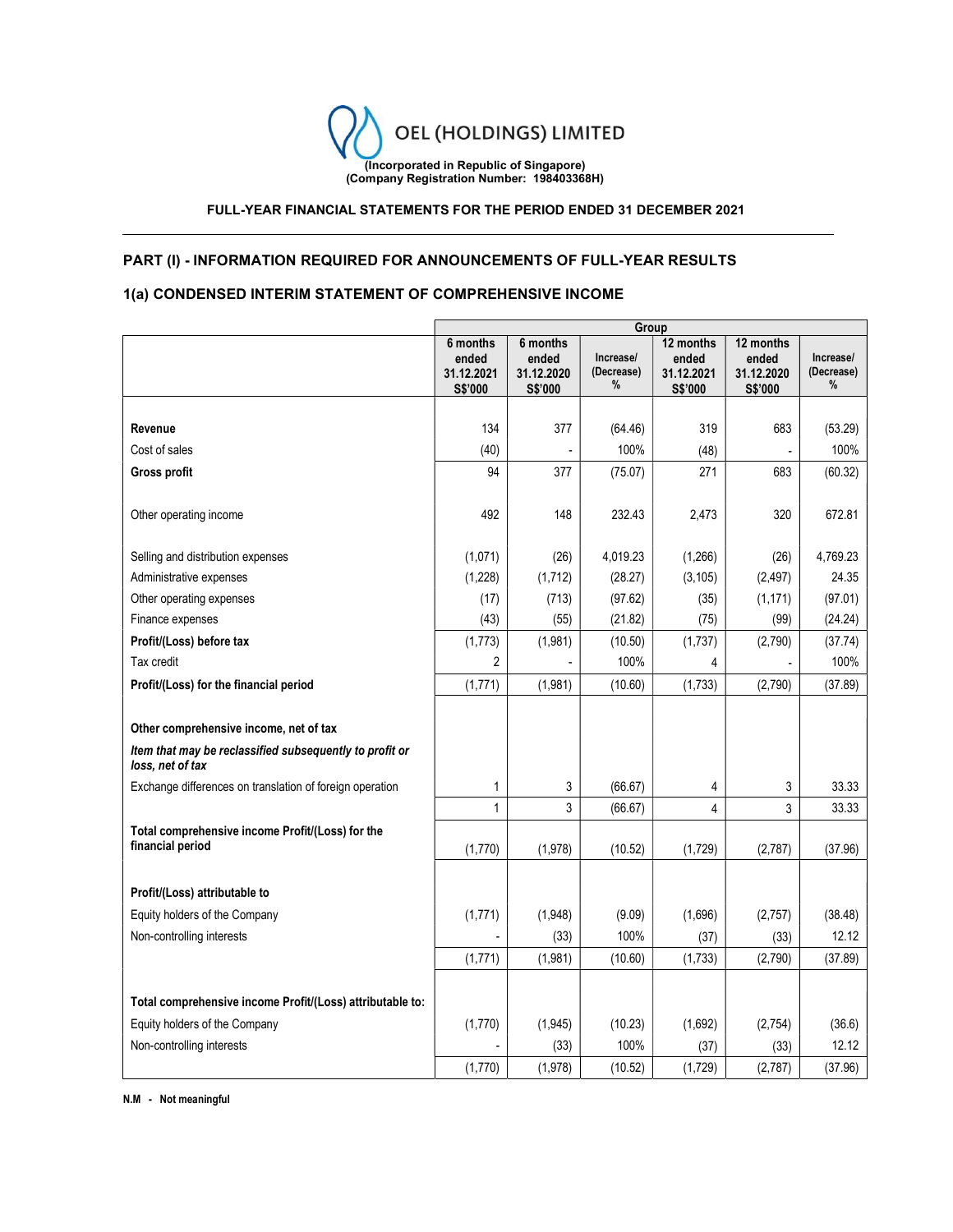# **OEL (HOLDINGS) LIMITED** Page 2 of 18

(Company Registration Number: 198403368H)

#### FULL-YEAR FINANCIAL STATEMENTS FOR THE PERIOD ENDED 31 DECEMBER 2021

# 1(a) CONDENSED INTERIM STATEMENT OF COMPRESHENSIVE INCOME (CONT'D)

Profit/(Loss) before tax is arrived at after (charging)/crediting the following:

|                                                                 | Group                                             |                                                   |                              |                                                    |                                                    |                              |  |
|-----------------------------------------------------------------|---------------------------------------------------|---------------------------------------------------|------------------------------|----------------------------------------------------|----------------------------------------------------|------------------------------|--|
|                                                                 | 6 months<br>ended<br>31.12.2021<br><b>S\$'000</b> | 6 months<br>ended<br>31.12.2020<br><b>S\$'000</b> | Increase/<br>(Decrease)<br>% | 12 months<br>ended<br>31.12.2021<br><b>S\$'000</b> | 12 months<br>ended<br>31.12.2020<br><b>S\$'000</b> | Increase/<br>(Decrease)<br>% |  |
|                                                                 |                                                   |                                                   |                              |                                                    |                                                    |                              |  |
| Depreciation of property, plant and equipment                   | (105)                                             | (209)                                             | (49.76%)                     | (165)                                              | (384)                                              | (57.03%)                     |  |
| Depreciation of right-of-use assets                             | (241)                                             | (297)                                             | $(18.86\%)$                  | (426)                                              | (549)                                              | (22.40%)                     |  |
| Amortisation of intangible asset                                | (9)                                               |                                                   | N.M                          | (18)                                               |                                                    | 100%                         |  |
| Interest expense                                                |                                                   | (1)                                               | N.M                          |                                                    | (6)                                                | 100%                         |  |
| Interest expense on lease liabilities                           | (43)                                              | (54)                                              | (20.37%)                     | (75)                                               | (93)                                               | (19.35%)                     |  |
| Employee benefits expenses                                      | (1, 448)                                          | (525)                                             | 175.8%                       | (2,603)                                            | (1,373)                                            | 89.6%                        |  |
| Gain on sale of leasehold land and building<br>$\mathbf{a}$<br> |                                                   |                                                   | N.M                          | 1,884                                              | ۰                                                  | 100%                         |  |

N.M - Not meaningful

There are no material related party transactions apart from those disclosed in other information required by listing rule section.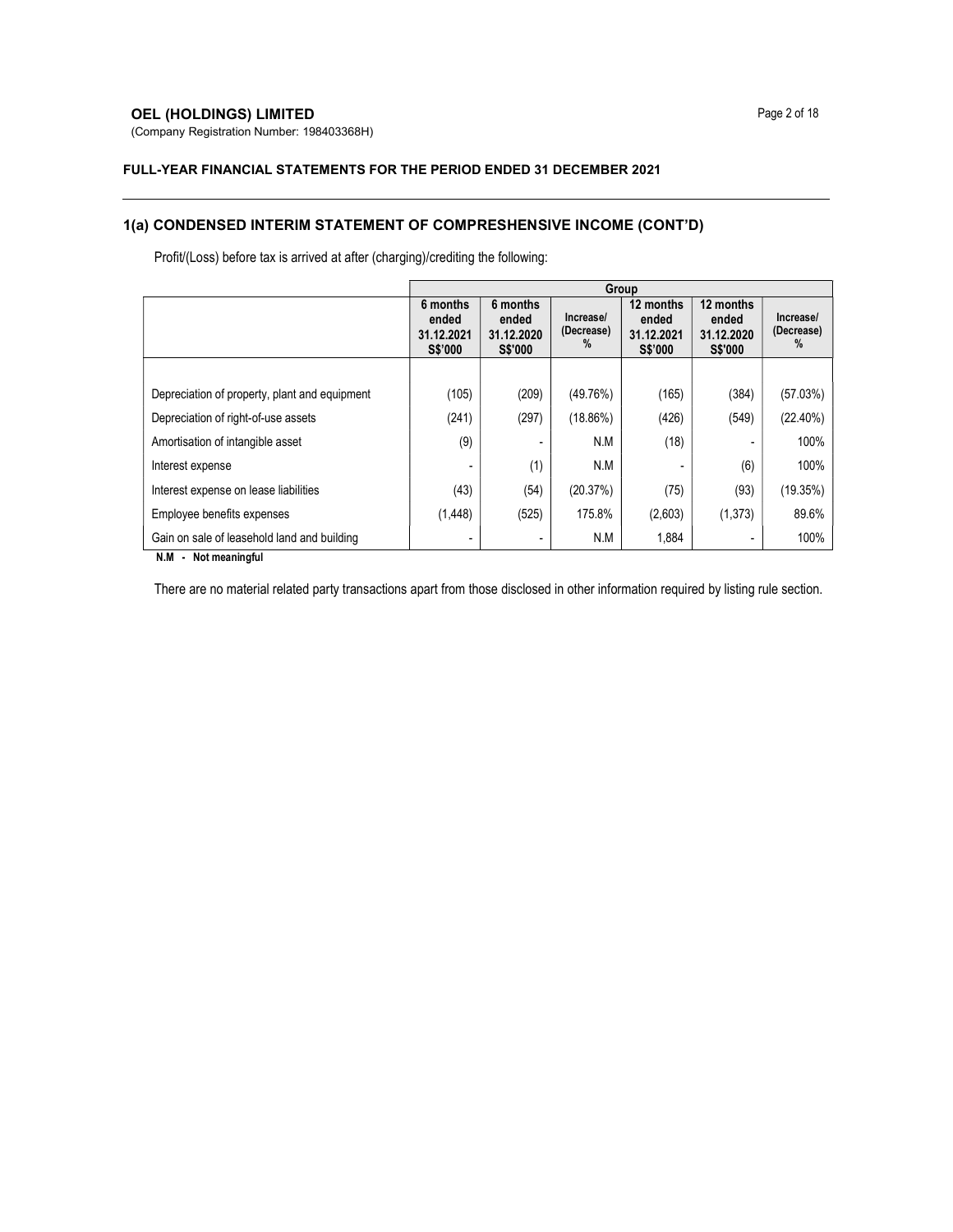# **OEL (HOLDINGS) LIMITED** Page 3 of 18

(Company Registration Number: 198403368H)

# FULL-YEAR FINANCIAL STATEMENTS FOR THE PERIOD ENDED 31 DECEMBER 2021

# 1(b)(i) CONDENSED INTERIM STATEMENTS OF FINANCIAL POSITION

|                                                    | Group                 |                                     | Company               |                       |  |
|----------------------------------------------------|-----------------------|-------------------------------------|-----------------------|-----------------------|--|
|                                                    | 31.12.2021<br>S\$'000 | (Restated)<br>31.12.2020<br>S\$'000 | 31.12.2021<br>S\$'000 | 31.12.2020<br>S\$'000 |  |
| <b>Current assets</b>                              |                       |                                     |                       |                       |  |
| Asset held for sale                                |                       | 7,449                               |                       | 7,449                 |  |
| Inventories                                        | 317                   | 10                                  | 25                    |                       |  |
| Trade and other receivables                        | 1,007                 | 757                                 | 1,979                 | 1,151                 |  |
| Cash and cash equivalents                          | 3,667                 | 619                                 | 3,628                 | 402                   |  |
|                                                    | 4,991                 | 8,835                               | 5,632                 | 9,002                 |  |
| <b>Non-current assets</b>                          |                       |                                     |                       |                       |  |
| Property, plant and equipment                      | 716                   | 381                                 | 233                   | 298                   |  |
| Right-of-use assets                                | 1,519                 | 751                                 | 386                   | 415                   |  |
| Investment in subsidiaries                         |                       |                                     | 1,150                 | 200                   |  |
| Intangible asset                                   | 37                    | 55                                  |                       |                       |  |
| Goodwill on consolidation                          | 267                   | 267                                 |                       |                       |  |
| Other non-current assets                           | 10                    |                                     |                       |                       |  |
|                                                    | 2,549                 | 1,454                               | 1,769                 | 913                   |  |
| <b>Total assets</b>                                | 7,540                 | 10,289                              | 7,401                 | 9,915                 |  |
|                                                    |                       |                                     |                       |                       |  |
| <b>Current liabilities</b>                         |                       |                                     |                       |                       |  |
| Lease liabilities                                  | 1,159                 | 285                                 | 213                   | 207                   |  |
| Trade and other payables                           | 305                   | 1,678                               | 207                   | 1,571                 |  |
| Provision for other liabilities                    | 4                     | 439                                 |                       | 439                   |  |
| Income tax payable                                 | 1                     | 1                                   |                       |                       |  |
|                                                    | 1,469                 | 2,403                               | 420                   | 2,217                 |  |
| <b>Non-current liabilities</b>                     |                       |                                     |                       |                       |  |
| Provision for reinstatement costs                  | 31                    |                                     |                       |                       |  |
| Lease liabilities                                  | 383                   | 496                                 | 190                   | 222                   |  |
| Deferred tax liabilities                           | 286                   | 290                                 | 280                   | 280                   |  |
|                                                    | 700                   | 786                                 | 470                   | 502                   |  |
| <b>Total liabilities</b>                           | 2,169                 | 3,189                               | 890                   | 2,719                 |  |
| <b>Net assets</b>                                  | 5,371                 | 7,100                               | 6,511                 | 7,196                 |  |
| <b>Equity</b>                                      |                       |                                     |                       |                       |  |
| Share capital                                      | 42,927                | 42,927                              | 42,927                | 42,927                |  |
| Accumulated losses                                 | (37, 311)             | (43, 494)                           | (36, 234)             | (43, 428)             |  |
| Other reserves                                     | (175)                 | 7,700                               | (182)                 | 7,697                 |  |
| Total equity attributable to equity holders of the |                       |                                     |                       |                       |  |
| Company                                            | 5,441                 | 7,133                               | 6,511                 | 7,196                 |  |
| Non-controlling interests                          | (70)                  | (33)                                |                       |                       |  |
| <b>Total equity</b>                                | 5,371                 | 7,100                               | 6,511                 | 7,196                 |  |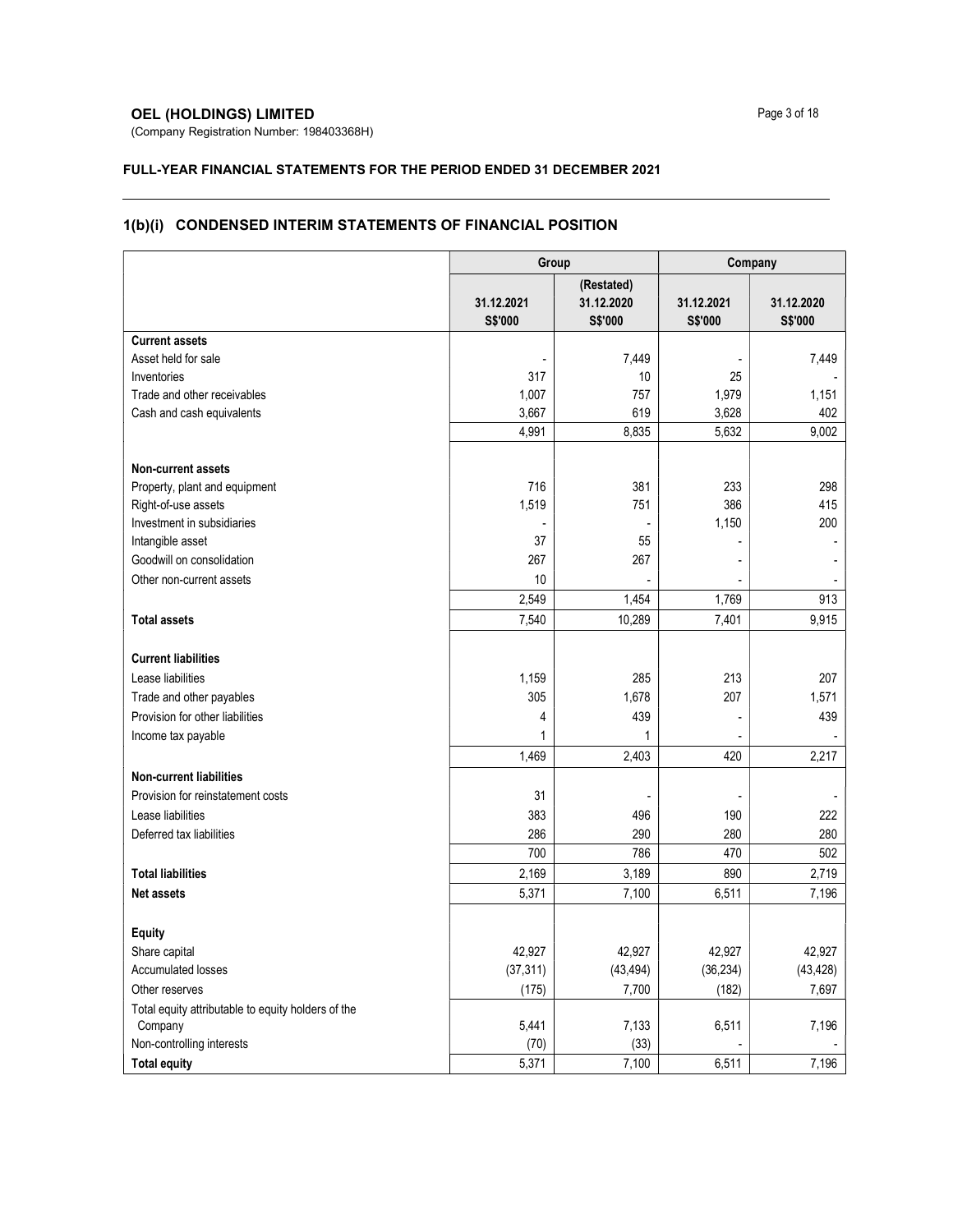(Company Registration Number: 198403368H)

### FULL-YEAR FINANCIAL STATEMENTS FOR THE PERIOD ENDED 31 DECEMBER 2021

## 1(b)(i) CONDENSED INTERIM STATEMENTS OF FINANCIAL POSITION (CONT'D)

In accordance with SFRS(I) 3 Business Combination, if the initial accounting for a business combination is incomplete by the end of the reporting period in which the combination occurs, the acquirer shall report in its financial statements provisional amounts for the items for which the accounting is incomplete.

During the measurement period, the acquirer shall retrospectively adjust the provisional amounts recognised at the acquisition date to reflect new information obtained about facts and circumstances that existed as of the acquisition date and, if known, would have affected the measurement of the amounts recognised as of that date.

During the measurement period, the acquirer shall also recognise additional assets or liabilities if new information is obtained about facts and circumstances that existed as of the acquisition date and, if known, would have resulted in the recognition of those assets and liabilities as of that date.

The measurement period ends as soon as the acquirer receives the information it was seeking about facts and circumstances that existed as of the acquisition date or learns that more information is not obtainable. However, the measurement period shall not exceed one year from the acquisition date.

As such, the comparative information as at 31 December 2020 were restated accordingly following the finalisation of the Purchase Price Allocation ("PPA") exercise, of which an intangible asset namely Acquired Student Population ("ASP") of S\$0.07 million and corresponding deferred tax liabilities of S\$0.01 million were recognised and adjusted retrospectively as at the date of acquisition of 1 March 2020.

|                                                                        | Group                                                  |                         |                                 |                                            |  |  |
|------------------------------------------------------------------------|--------------------------------------------------------|-------------------------|---------------------------------|--------------------------------------------|--|--|
| UNAUDITED STATEMENTS OF FINANCIAL<br><b>POSITION AS AT (EXTRACTED)</b> | (As previous reported)<br>31.12.2020<br><b>S\$'000</b> | <b>Debit</b><br>S\$'000 | <b>Credit</b><br><b>S\$'000</b> | (Restated)<br>31.12.2020<br><b>S\$'000</b> |  |  |
| Non-current assets                                                     |                                                        |                         |                                 |                                            |  |  |
| Goodwill on consolidation                                              | 326                                                    |                         | 59                              | 267                                        |  |  |
| Intangible asset                                                       | -                                                      | 71                      | 16                              | 55                                         |  |  |
| <b>Non-current liabilities</b>                                         |                                                        |                         |                                 |                                            |  |  |
| Deferred tax liabilities                                               | 280                                                    | $\mathfrak{p}$          | 12                              | 290                                        |  |  |
| <b>Capital and reserves</b><br>Accumulated losses                      | (43, 480)                                              | 14                      |                                 | (43, 494)                                  |  |  |

# 1(b)(ii) Aggregate amount of Group's borrowings and debt securities.

The Group does not have any borrowings and debt securities as at 31 December 2021 and 31 December 2020.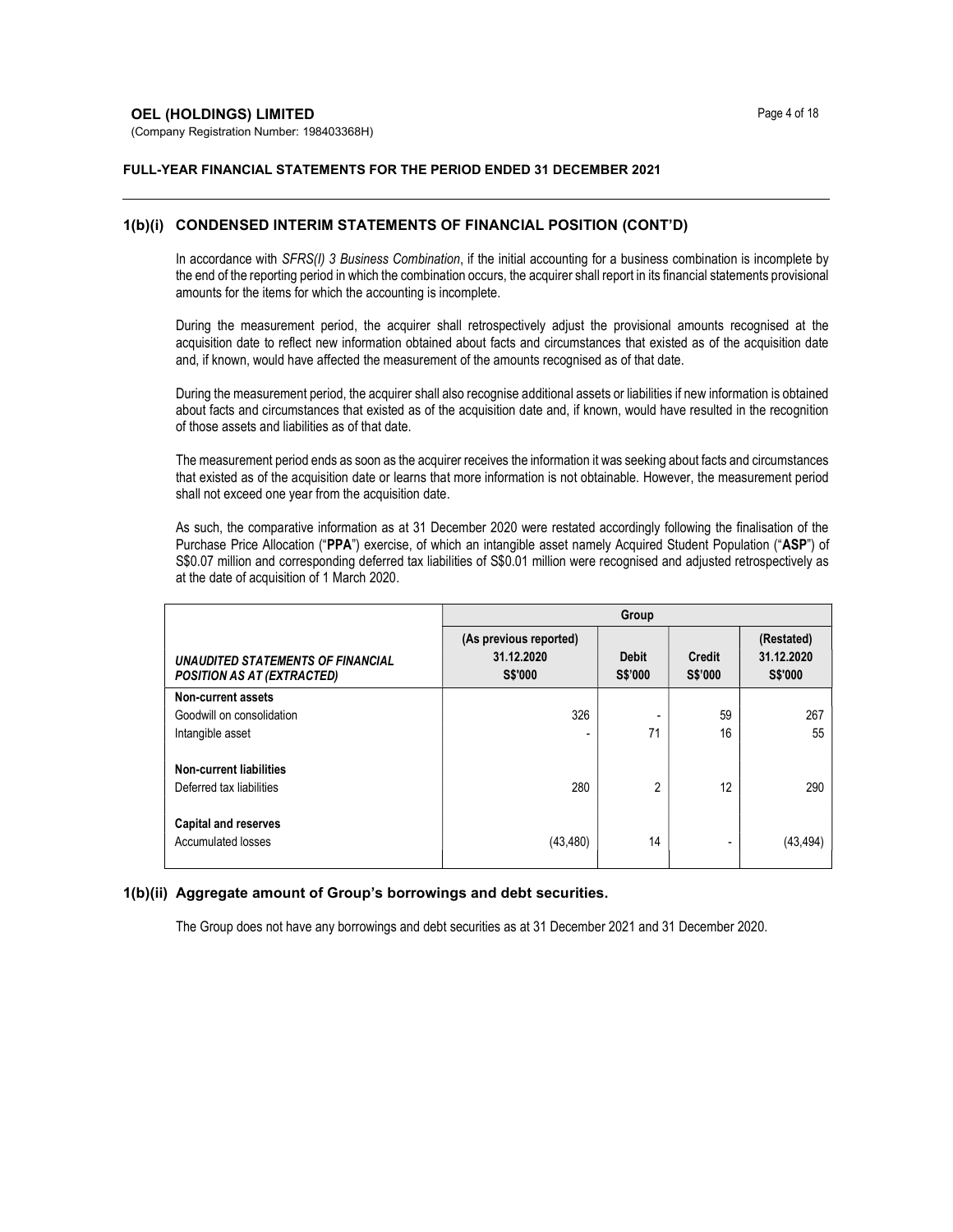# **OEL (HOLDINGS) LIMITED Page 5 of 18**

(Company Registration Number: 198403368H)

#### FULL-YEAR FINANCIAL STATEMENTS FOR THE PERIOD ENDED 31 DECEMBER 2021

# Group 31.12.2021 S\$'000 31.12.2020 S\$'000 Cash flows from operating activities  $\text{Loss before tax}$  (1,737) (2,790) Adjustments for: - Depreciation of property, plant and equipment 165 384 - Depreciation of right-of-use assets 426 549 - Amortisation of intangible assets 18 - - Interest expense 75 99 - Wavier of debt (40)  $(40)$ - Provision for other liabilities and the set of the set of the set of the set of the set of the set of the set of the set of the set of the set of the set of the set of the set of the set of the set of the set of the set - Gain on sale of leasehold building (1,884) (1,884) - Unrealised currency translation losses - 2 Operating cash flows before changes in working capital (2,937) (1,357) (1,357) Changes in working capital: - Inventories (307) (10) - Trade and other receivables (521) (521) - Trade and other payables (1,805) 1,226 Net cash used in operations (662) (662) (662) Interest paid (75) (99) Net cash used in operating activities (761) (761) Cash flows from investing activities Purchase of property, plant and equipment (411) (680) (411) Proceeds from sale of leasehold land and building example 1 and 20,500 - 9,500 - 9,500 - 9,500 - 9,500 - 9,500 - 9,500 - 9,500 - 9,500 - 9,500 - 9,500 - 9,500 - 9,500 - 9,500 - 9,500 - 9,500 - 9,500 - 9,500 - 9,500 - 9,500 Acquisition of subsidiary, net of cash acquired  $(405)$ Net cash generated from/(used in) investing activities **8,820** (816)

# 1(c) CONDENSED INTERIM STATEMENT OF CASH FLOWS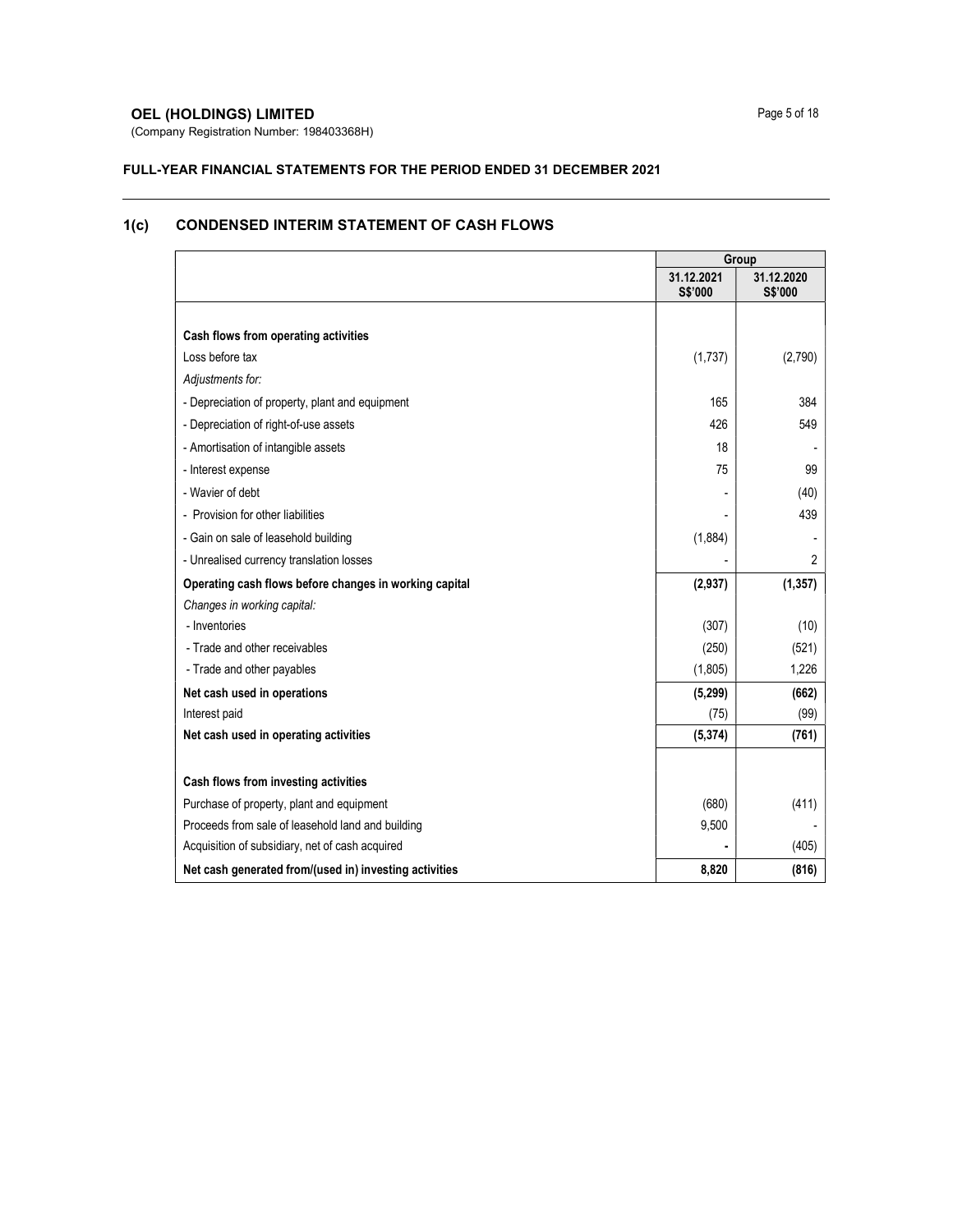# **OEL (HOLDINGS) LIMITED** Page 6 of 18

(Company Registration Number: 198403368H)

# FULL-YEAR FINANCIAL STATEMENTS FOR THE PERIOD ENDED 31 DECEMBER 2021

# 1(c) CONDENSED INTERIM STATEMENT OF CASH FLOWS (CONT'D)

|                                                                                        |                              | Group                        |
|----------------------------------------------------------------------------------------|------------------------------|------------------------------|
|                                                                                        | 31.12.2021<br><b>S\$'000</b> | 31.12.2020<br><b>S\$'000</b> |
|                                                                                        |                              |                              |
| Cash flows from financing activities                                                   |                              |                              |
| Proceeds from issuance of new shares                                                   |                              | 4,462                        |
| Share issue expenses                                                                   |                              | (65)                         |
| Repayment of bank borrowings                                                           |                              | (1,050)                      |
| Payment of principal portion of lease liabilities                                      | (402)                        | (450)                        |
| Repayment of loan from a former director (resigned on 27 February 2020) of the Company |                              | (707)                        |
| Net cash (used in)/generated from financing activities                                 | (402)                        | 2,190                        |
| Net increase in cash and cash equivalents                                              | 3,044                        | 613                          |
| Cash and cash equivalents at beginning of financial period                             | 619                          | 3                            |
| Effect of exchange rates changes on cash & cash equivalents                            | 4                            | 3                            |
| Cash and cash equivalents at end of financial period                                   | 3,667                        | 619                          |
|                                                                                        |                              |                              |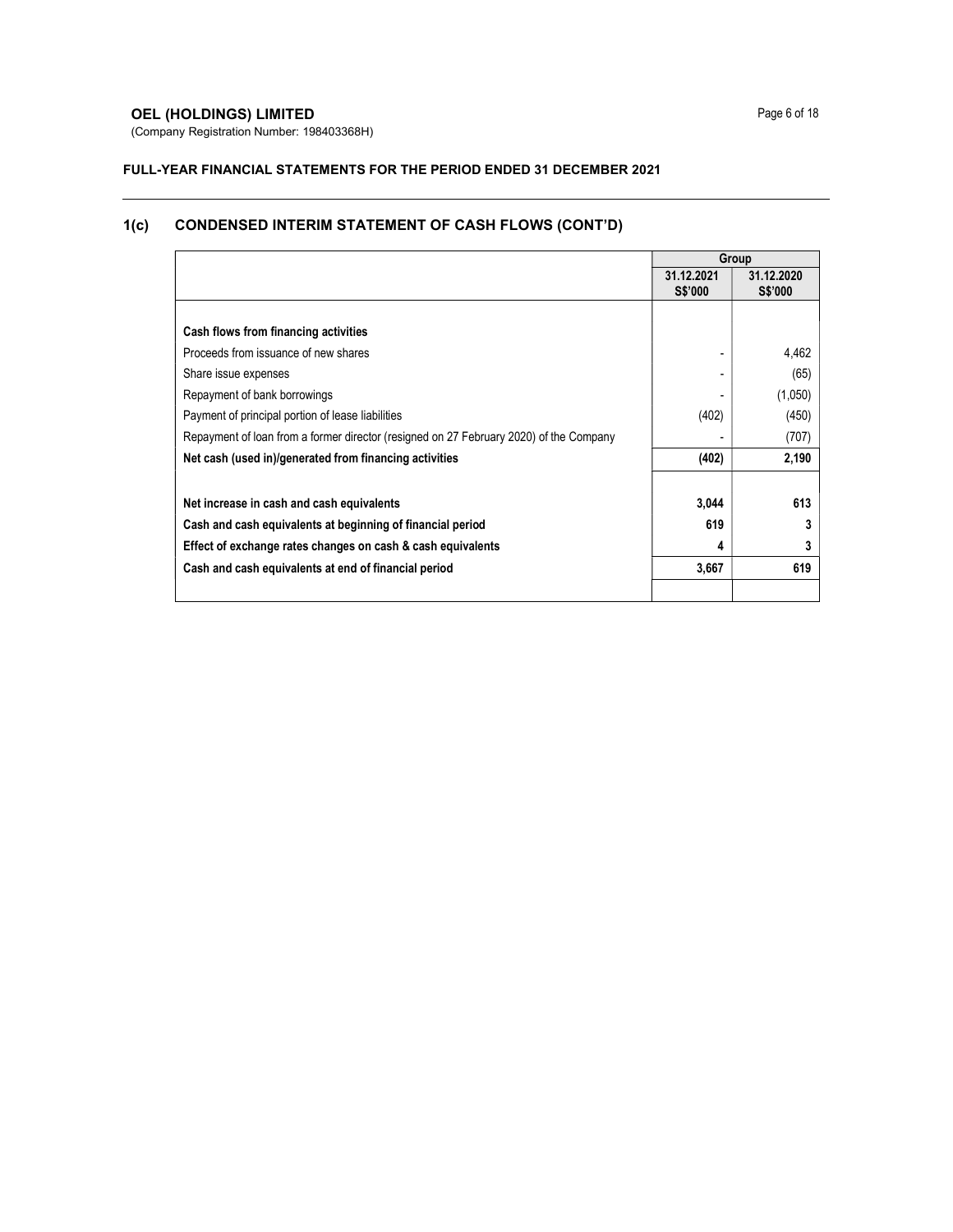# **OEL (HOLDINGS) LIMITED** Page 7 of 18

(Company Registration Number: 198403368H)

# FULL-YEAR FINANCIAL STATEMENTS FOR THE PERIOD ENDED 31 DECEMBER 2021

| Group                                                                                     | Share<br>capital         | Other<br>reserves        | Accumulated<br>losses | Total<br>Attributable<br>to Equity<br><b>Holders of</b><br>the<br>Company | Non-<br>controlling<br>interests | <b>Total</b>   |
|-------------------------------------------------------------------------------------------|--------------------------|--------------------------|-----------------------|---------------------------------------------------------------------------|----------------------------------|----------------|
|                                                                                           | S\$'000                  | S\$'000                  | S\$'000               | S\$'000                                                                   | S\$'000                          | <b>S\$'000</b> |
| Balance at 1 January 2021                                                                 | 42,927                   | 7,700                    | (43, 480)             | 7,147                                                                     | (33)                             | 7,114          |
| SFRS(I) 3 Adjustment<br>(Note $1(b)(i)$ )                                                 | $\overline{\phantom{a}}$ | $\frac{1}{2}$            | (14)                  | (14)                                                                      |                                  | (14)           |
| Balance at 1 January 2021<br>(Restated)                                                   | 42.927                   | 7,700                    | (43, 494)             | 7,133                                                                     | (33)                             | (7, 100)       |
| Reclassification of revaluation<br>reserves of leasehold building<br>sold during the year |                          | (7, 879)                 | 7,879                 |                                                                           |                                  |                |
| Total comprehensive income /<br>(loss) for the year                                       |                          | 4                        | (1,696)               | (1,692)                                                                   | (37)                             | (1,729)        |
| <b>Balance at 31 December</b><br>2021                                                     | 42,927                   | (175)                    | (37, 311)             | 5,441                                                                     | (70)                             | 5,371          |
|                                                                                           |                          |                          |                       |                                                                           |                                  |                |
| Balance at 1 January 2020                                                                 | 38,530                   | 7,697                    | (40, 723)             | 5,504                                                                     | ٠                                | 5,504          |
| Issuance of new shares                                                                    | 4,462                    | $\overline{\phantom{a}}$ | L.                    | 4,462                                                                     |                                  | 4,462          |
| Share issue expense                                                                       | (65)                     |                          |                       | (65)                                                                      |                                  | (65)           |
| Total comprehensive income /<br>(loss) for the year                                       |                          | 3                        | (2,771)               | (2,768)                                                                   | (33)                             | (2,801)        |
| <b>Balance at 31 December</b><br>2020                                                     | 42,927                   | 7,700                    | (43, 494)             | 7,133                                                                     | (33)                             | 7,100          |

# 1(d)(i) CONDENSED INTERIM STATEMENTS OF CHANGES IN EQUITY

| Company                                                                                | Share capital  | Other reserves | Accumulated<br>losses | Total   |
|----------------------------------------------------------------------------------------|----------------|----------------|-----------------------|---------|
|                                                                                        | <b>S\$'000</b> | <b>S\$'000</b> | S\$'000               | S\$'000 |
| Balance at 1 January 2021                                                              | 42,927         | 7,697          | (43, 428)             | 7,196   |
| Reclassification of revaluation reserves of<br>leasehold building sold during the year |                | (7, 879)       | 7,879                 |         |
| Total comprehensive loss for the year                                                  | $\blacksquare$ |                | (685)                 | (685)   |
| Balance at 31 December 2021                                                            | 42,927         | (182)          | (36, 234)             | 6,511   |
|                                                                                        |                |                |                       |         |
| Balance at 1 January 2020                                                              | 38,530         | 7,697          | (40, 692)             | 5,535   |
| Issuance of new shares                                                                 | 4,462          |                |                       | 4,462   |
| Share issue expense                                                                    | (65)           | ۰              | ۰                     | (65)    |
| Total comprehensive loss for the year                                                  |                |                | (2,736)               | (2,736) |
| Balance at 31 December 2020                                                            | 42,927         | 7,697          | (43,428)              | 7,196   |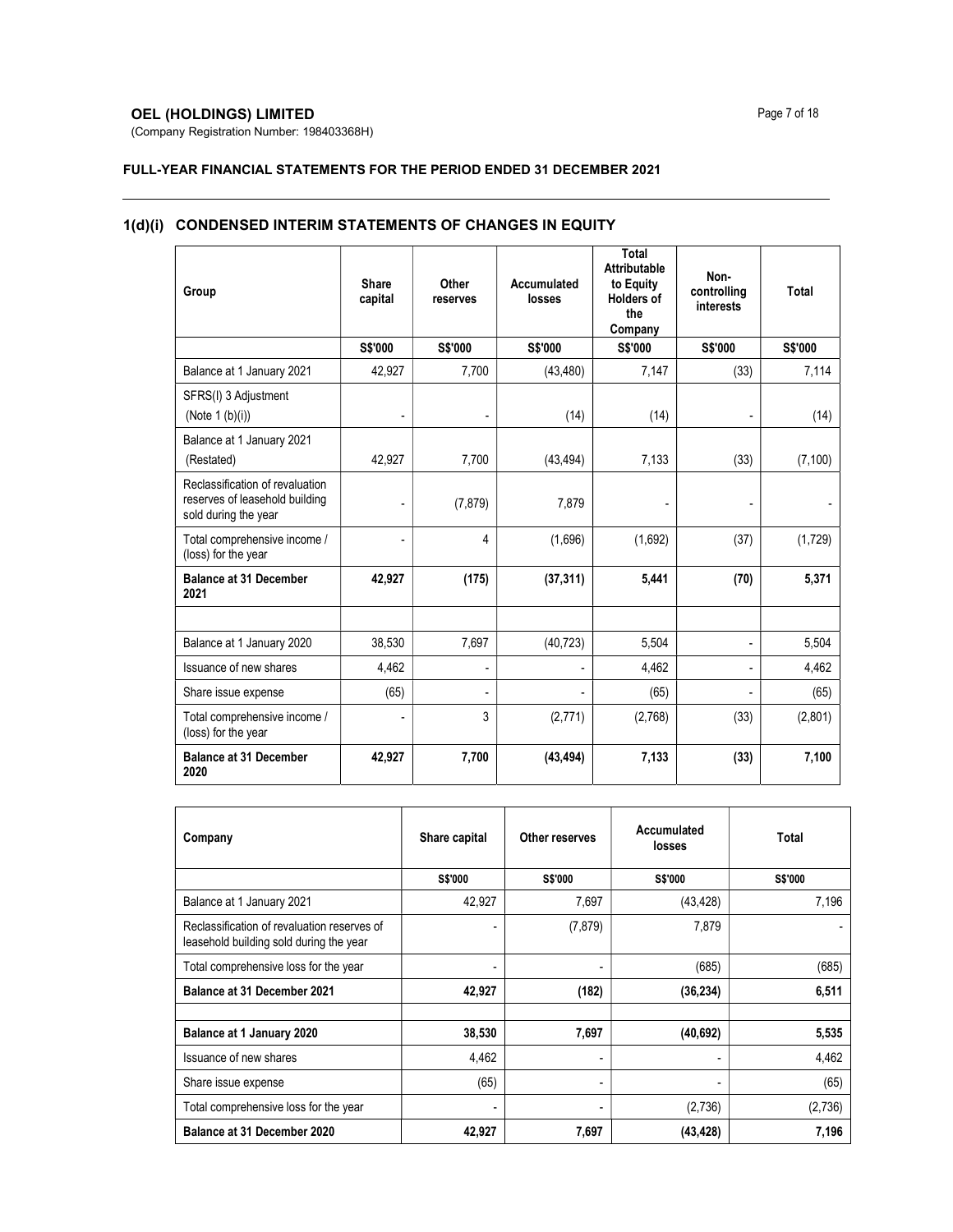#### **OEL (HOLDINGS) LIMITED Page 8 of 18**

#### FULL-YEAR FINANCIAL STATEMENTS FOR THE PERIOD ENDED 31 DECEMBER 2021

1(d)(ii) Details of any changes in the company's share capital arising from rights issue, bonus issue, subdivision, consolidation, share buy-backs, exercise of share options or warrants, conversion of other issues of equity securities, issue of shares for cash or as consideration for acquisition or for any other purpose since the end of the previous period reported on. State the number of shares that may be issued on conversion of all the outstanding convertibles, if any, against the total number of issued shares excluding treasury shares and subsidiary holdings of the issuer, as at the end of the current financial period reported on and as at the end of the corresponding period of the immediately preceding financial year. State also the number of shares held as treasury shares and the number of subsidiary holdings, if any, and the percentage of the aggregate number of treasury shares and subsidiary holdings held against the total number of shares outstanding in a class that is listed as at the end of the current financial period reported on and as at the end of the corresponding period of the immediately preceding financial year.

#### SHARE CAPITAL

The total number of issued shares were 933,802,074 as 31 December 2021 and 31 December 2020.

#### TREASURY SHARES

The Company did not have any outstanding treasury shares as at 31 December 2021 and 31 December 2020.

#### SUBSIDIARY HOLDINGS

The Company did not have any subsidiary holdings as at 31 December 2021 and 31 December 2020.

#### WARRANTS

The total number of issued warrants were 77,535,407 as at 31 December 2021 and 31 December 2020.

## 1(d)(iii) To show the total number of issued shares excluding treasury shares as at the end of the current financial period and as at the end of the immediately preceding year.

The total number of issued shares excluding treasury shares were 933,802,074 as at 31 December 2021 and 31 December 2020.

## 1(d)(iv) A statement showing all sales, transfers, disposal, cancellation and/or use of treasury shares as at the end of the current financial period reported on.

Not applicable. The Company did not have any treasury shares as at 31 December 2021 and 31 December 2020.

## 1(d)(v) A statement showing all sales, transfers, cancellation and/or use of subsidiary holdings as at the end of the current financial period reported on.

Not applicable. The Company did not have any subsidiary holdings as at 31 December 2021 and 31 December 2020.

# 2 Corporate information

 The Company (Registration No. 198403368H) is incorporated and domiciled in Singapore as a limited liability company and is listed on Catalist, the sponsor-supervised board of Singapore Exchange Securities Trading Limited.

The registered office and principal place of business of the Company is located at 8 Temasek Boulevard, #23-02 Suntec Tower Three, Singapore 038988.

These full-year financial statements for the period ended and as of 31 December 2021 comprise the Company and its subsidiaries (collectively known as the "Group").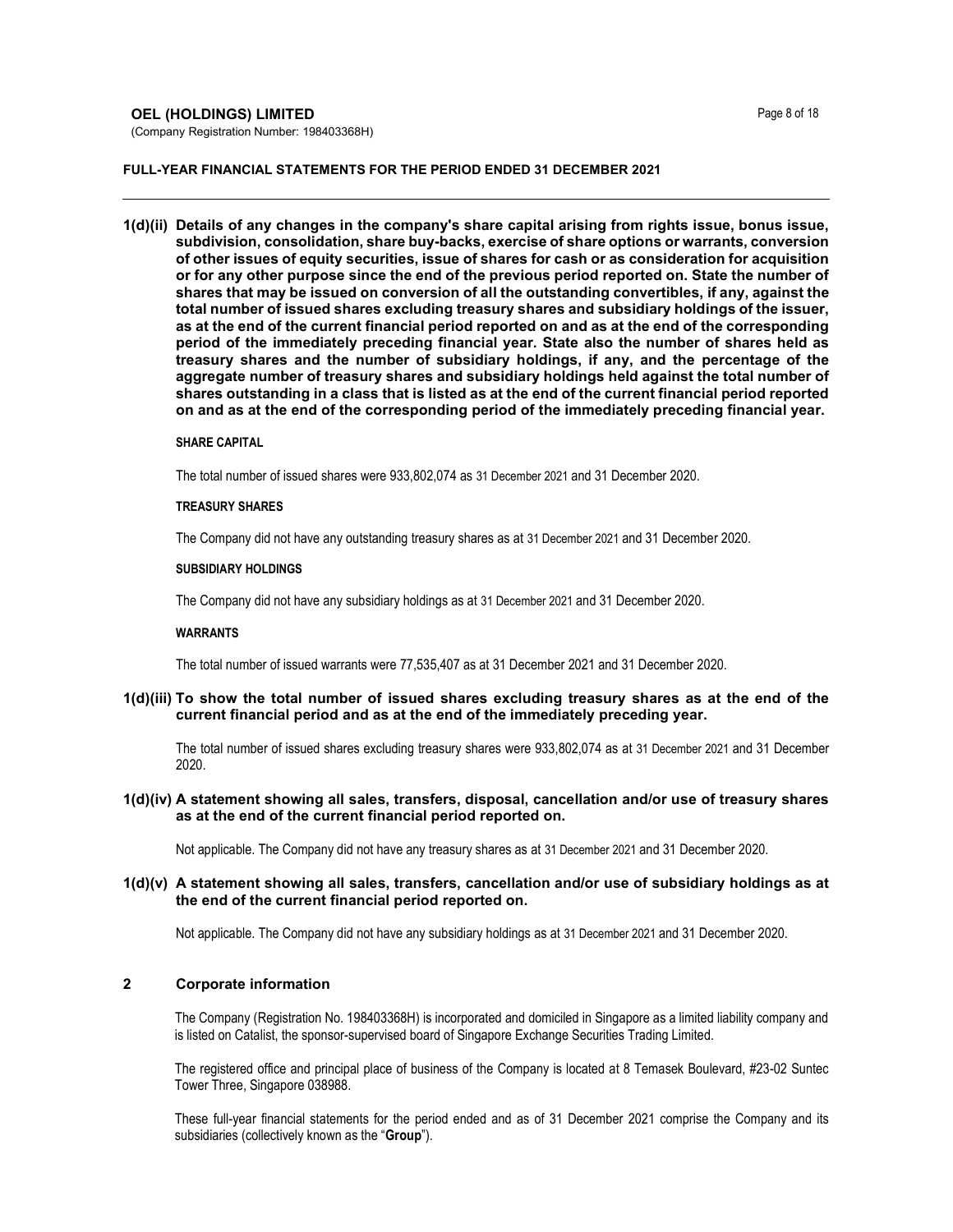## **OEL (HOLDINGS) LIMITED** Page 9 of 18

(Company Registration Number: 198403368H)

## FULL-YEAR FINANCIAL STATEMENTS FOR THE PERIOD ENDED 31 DECEMBER 2021

# 2 Corporate information (Cont'd)

The principal activities of the Group are that of investment holding, and provision of healthcare, childcare and property management services. The principal activities of the subsidiaries are:

- (a) investment holding and management consultancy services for healthcare organisations.
- (b) conduct research and development of medical technologies, manufacture and repair of irradiation and electromedical machine and other medical equipment and products and provide solutions sales.
- (c) childcare services and social emotional development textbook for pre-school children.
- (d) real estate leasing and management.
- (e) investment holding, nurseries and kindergartens.
- (f) hospital management, medical technology, biotechnology, technology development and health management consulting.

# 3 Basis of preparation

The condensed interim consolidated financial statements of the Group and the statement of financial position and statement of changes in equity of the Company for the twelve months ended 31 December 2021 have been prepared in accordance with Singapore Financial Reporting Standards (International) ("SFRS(I)") 1-34 Interim Financial Reporting. The condensed interim financial statements do not include all the information required for a complete set of financial statements. However, selected explanatory notes are included to explain events and transactions that are significant to an understanding of the changes in the Group's financial position and performance of the Group since the last annual financial statements for the year ended 31 December 2020.

The financial statements are presented in Singapore Dollars (SGD or S\$), which is the functional currency of the Company. All values in the tables are rounded to nearest thousand (S\$'000), except when otherwise indicated.

#### Adoption of new and amended SFRS(I) and interpretations

The accounting policies adopted are consistent with those of the previous financial year except that in the current financial year, the Group has adopted all the new and amended standards which are relevant to the Group and are effective for annual financial periods beginning on or after 1 January 2021. The adoption of these standards did not have any material effect on the Group's condensed interim financial statements.

# 4 Significant accounting judgements and estimates.

The preparation of the condensed interim financial statements requires management to make judgements, estimates and assumptions that affect the reported amounts of revenues, expenses, assets and liabilities, and the disclosure of contingent liabilities at the end of each reporting period. However, uncertainty about these assumptions and estimates could result in outcomes that require a material adjustment to the carrying amount of the asset or liability affected in the future periods.

 Estimates and underlying assumptions are reviewed on an ongoing basis. Revisions to accounting estimates are recognised in the period in which the estimates are revised and in any future period affected. Information about assumptions and estimation uncertainties that have a significant risk of resulting in material adjustment to the carrying amounts of assets and liabilities within the next interim period are included below:

#### Leases – estimating the incremental borrowing rate

The Group cannot readily determine the interest rate implicit in the lease, therefore, it uses its incremental borrowing rate to measure lease liabilities. The incremental borrowing rate is the rate of interest that the Group would have to pay to borrow over a similar term, and with a similar security, the funds necessary to obtain an asset of a similar value to the right-of-use asset in a similar economic environment. The incremental borrowing rate therefore reflects what the Group 'would have to pay', which requires estimation when no observable rates are available or when they need to be adjusted to reflect the terms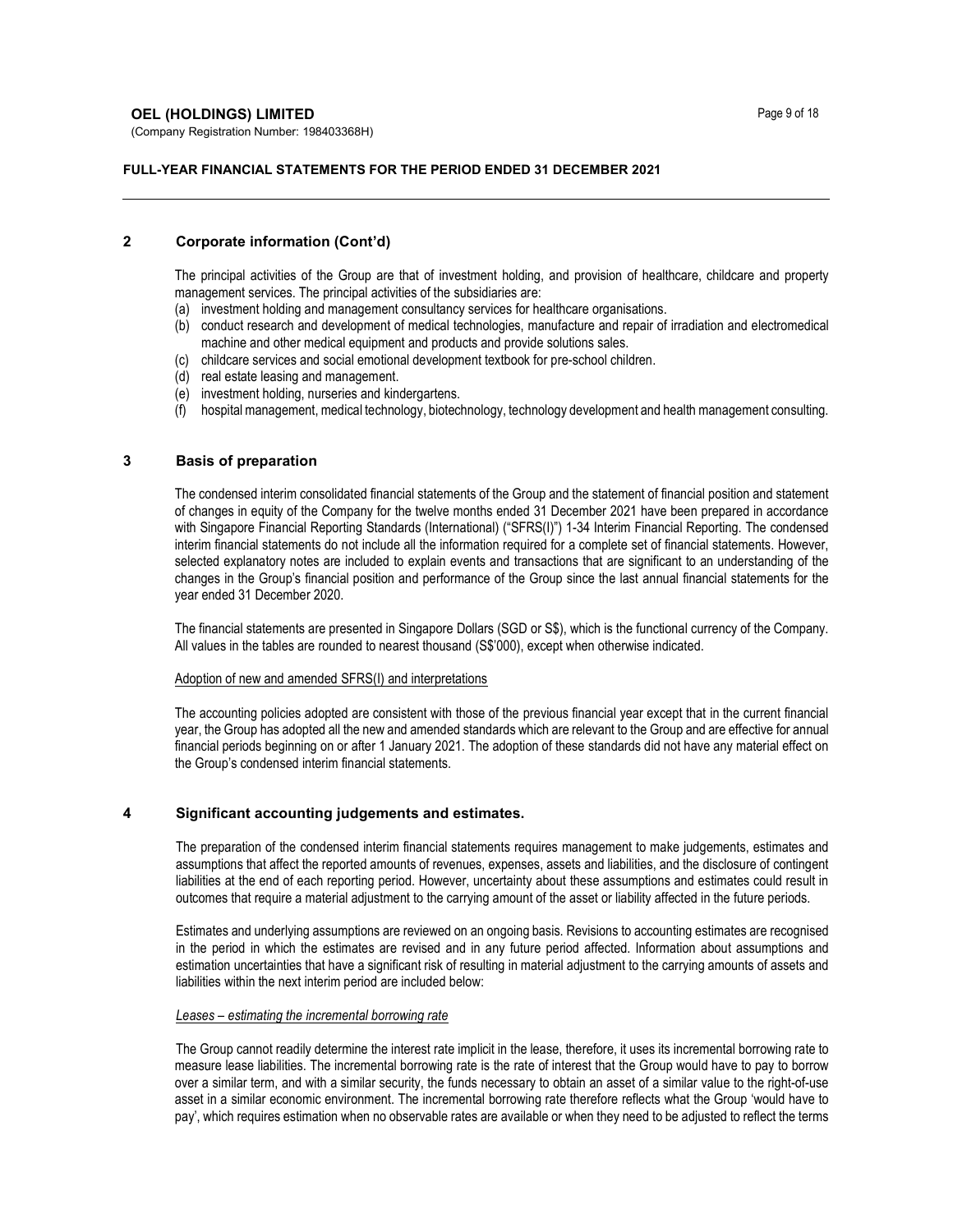#### **OEL (HOLDINGS) LIMITED** Page 10 of 18

(Company Registration Number: 198403368H)

#### FULL-YEAR FINANCIAL STATEMENTS FOR THE PERIOD ENDED 31 DECEMBER 2021

and conditions of the lease. The Group estimates the incremental borrowing rate using the effective interest rate of bank loan with charge on the leasehold land secured from a bank in previous years.

#### Impairment assessment on goodwill

For the purpose of impairment testing, goodwill is allocated to each of the Group's cash-generating units expected to benefit from the synergies of the combination. Cash-generating units to which goodwill has been allocated are tested for impairment annually, or more frequently when there is an indication that the unit may be impaired. If the recoverable amount of the cashgenerating unit is less than its carrying amount, the impairment loss is allocated first to reduce the carrying amount of any goodwill allocated to the unit and then to the other assets of the unit pro-rata on the basis of the carrying amount of each asset in the unit. An impairment loss recognised for goodwill is not reversed in a subsequent period.

## 5 Seasonal operations

The Group's businesses are not affected significantly by seasonal or cyclical factors during the financial period.

#### 6 Segment information

(a) Products and services from which reportable segments derive their revenues

The Group operates in the following segments, (i) rental of property and corporate; (ii) childcare wellness education; and (iii) healthcare products and services.

Segment revenue represents revenue generated from external customers. Segment results represent the profit earned by each segment without allocation of interest income, finance costs and income tax expense. This is the measure reported to the chief operating decision maker for the purposes of resource allocation and assessment of segment performance.

For the purposes of monitoring segment performance and allocating resources between segments, the chief operating decision maker monitors the tangible assets and financial assets attributable to each segment.

(b) Segment revenues and results

|                                  |                  | Timing of              | 6 months ended        |               |                       |      |
|----------------------------------|------------------|------------------------|-----------------------|---------------|-----------------------|------|
|                                  |                  | revenue                | 31.12.2021            |               | 31.12.2020            |      |
|                                  | <b>Type</b>      | recognition            | Revenue               |               | Revenue               |      |
|                                  |                  |                        | S\$'000               | $\%$          | <b>S\$'000</b>        | %    |
| Group                            |                  |                        |                       |               |                       |      |
| Rental of property and corporate | Rental income    | Over-time              |                       | 0.8           | 134                   | 35.5 |
| Childcare wellness education     | Childcare income | Over-time              | 90                    | 67.1          | 243                   | 64.5 |
| Healthcare products and services | Sale of goods    | At a point in<br>time  | 43                    | 32.1          |                       |      |
| Total                            |                  |                        | 134                   | 100           | 377                   | 100  |
|                                  |                  | Timing of              | 12 months ended       |               |                       |      |
|                                  | <b>Type</b>      | revenue<br>recognition | 31.12.2021<br>Revenue |               | 31.12.2020<br>Revenue |      |
|                                  |                  |                        | S\$'000               | $\frac{0}{0}$ | S\$'000               | $\%$ |
| <b>Group</b>                     |                  |                        |                       |               |                       |      |
| Rental of property and corporate | Rental income    | Over-time              | 26                    | 8.1           | 309                   | 45.2 |
| Childcare wellness education     | Childcare income | Over-time              | 249                   | 78.1          | 374                   | 54.8 |
| Healthcare products and services | Sale of goods    | At a point in<br>time  | 44                    | 13.8          |                       |      |
|                                  |                  |                        |                       |               |                       |      |
| Total                            |                  |                        | 319                   | 100           | 683                   | 100  |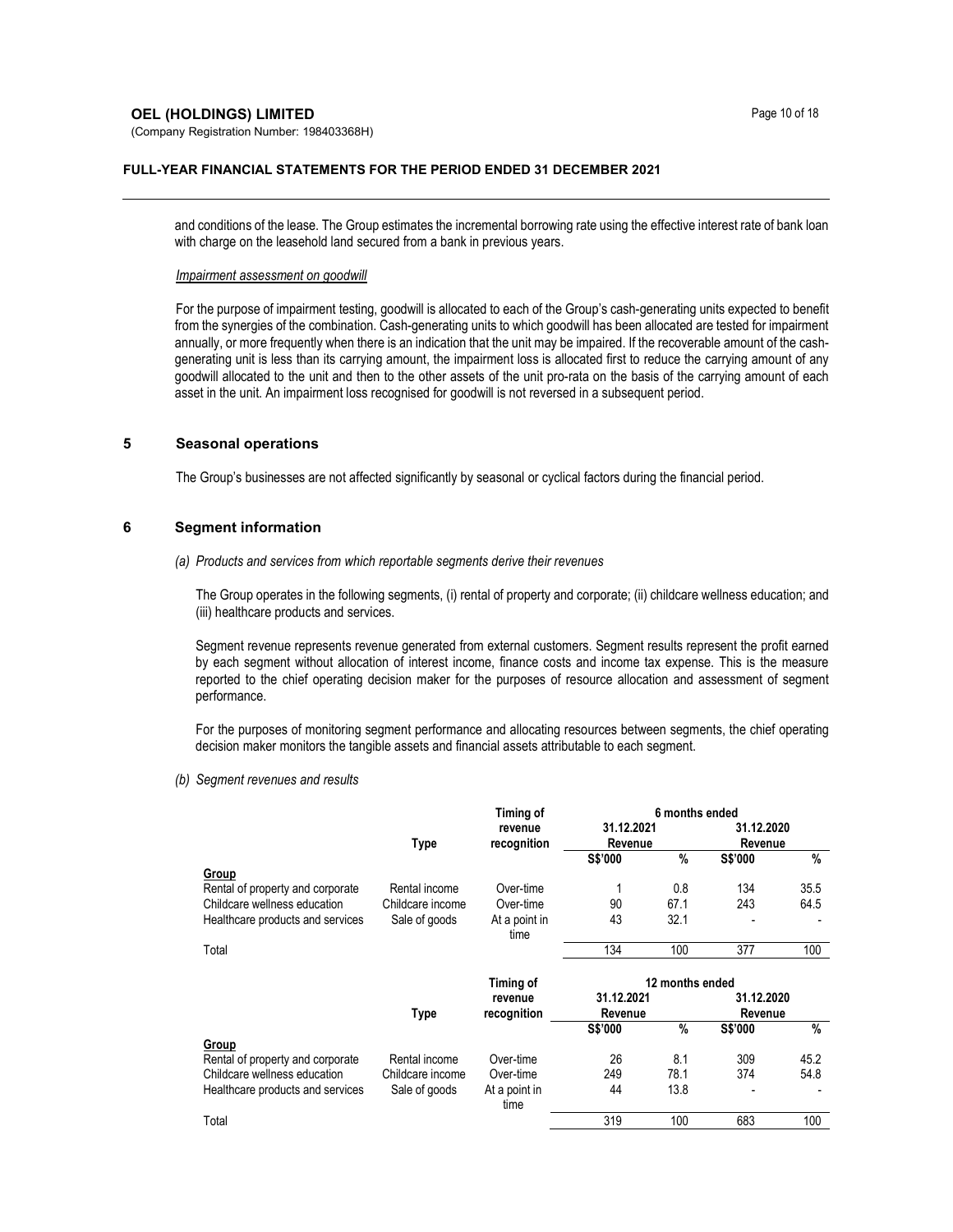# **OEL (HOLDINGS) LIMITED** Page 11 of 18

(Company Registration Number: 198403368H)

#### FULL-YEAR FINANCIAL STATEMENTS FOR THE PERIOD ENDED 31 DECEMBER 2021

# 6 Segment information (Cont'd)

## (b) Segment revenues and results (Cont'd)

The Group's revenue was derived from rental of property, childcare services, and sales of healthcare products, all of which operate in Singapore. There were no inter-segment sales during the periods ended 31 December 2021 and 31 December 2020.

|                                  | 6 months ended |                |                |                |  |  |
|----------------------------------|----------------|----------------|----------------|----------------|--|--|
|                                  | 31.12.2021     |                | 31.12.2020     |                |  |  |
|                                  |                | <b>Results</b> |                | <b>Results</b> |  |  |
|                                  | <b>S\$'000</b> | %              | <b>S\$'000</b> | $\%$           |  |  |
| <b>Group</b>                     |                |                |                |                |  |  |
| Rental of property and corporate | (1, 111)       | 62.7           | (1,877)        | 94.8           |  |  |
| Childcare wellness education     | (89)           | 5              | 25             | (1.3)          |  |  |
| Healthcare products and services | (571)          | 32.3           | (129)          | 6.5            |  |  |
| Total                            | (1,771)        | 100            | (1,981)        | 100            |  |  |

|                                  | 12 months ended |                |                |       |  |  |
|----------------------------------|-----------------|----------------|----------------|-------|--|--|
|                                  | 31.12.2021      |                | 31.12.2020     |       |  |  |
|                                  |                 | <b>Results</b> |                |       |  |  |
|                                  | <b>S\$'000</b>  | %              | <b>S\$'000</b> | $\%$  |  |  |
| <u>Group</u>                     |                 |                |                |       |  |  |
| Rental of property and corporate | (704)           | 40.6           | (2,718)        | 97.4  |  |  |
| Childcare wellness education     | (120)           | 6.9            | 68             | (2.4) |  |  |
| Healthcare products and services | (909)           | 52.5           | (140)          | 5.0   |  |  |
| Total                            | (1,733)         | 100            | (2,790)        | 100   |  |  |

## (c) Segment assets and liabilities

As at 31 December 2021 and 31 December 2020, the allocation of the Group's total assets and liabilities to the reportable segments are as follows:

|                                             | <b>Rental of</b><br>property and<br>corporate | Childcare<br>wellness<br>education | Healthcare<br>products and<br>services | <b>Total</b> |
|---------------------------------------------|-----------------------------------------------|------------------------------------|----------------------------------------|--------------|
|                                             | <b>S\$'000</b>                                | <b>S\$'000</b>                     | <b>S\$'000</b>                         | S\$'000      |
| Group                                       |                                               |                                    |                                        |              |
| As at 31 December 2021                      |                                               |                                    |                                        |              |
| <b>Assets</b>                               |                                               |                                    |                                        |              |
| Segment assets                              | 5,211                                         | 466                                | 1,863                                  | 7,540        |
| Liabilities                                 |                                               |                                    |                                        |              |
| Segment liabilities                         | (860)                                         | (312)                              | (997)                                  | (2, 169)     |
| For the period ended 31 December 2021       |                                               |                                    |                                        |              |
| Other information                           |                                               |                                    |                                        |              |
| Gain on sale of leasehold land and building | 1.884                                         |                                    |                                        | 1.884        |
| Depreciation                                | (332)                                         | (98)                               | (161)                                  | (591)        |
| Amortisation                                | (18)                                          |                                    |                                        | (18)         |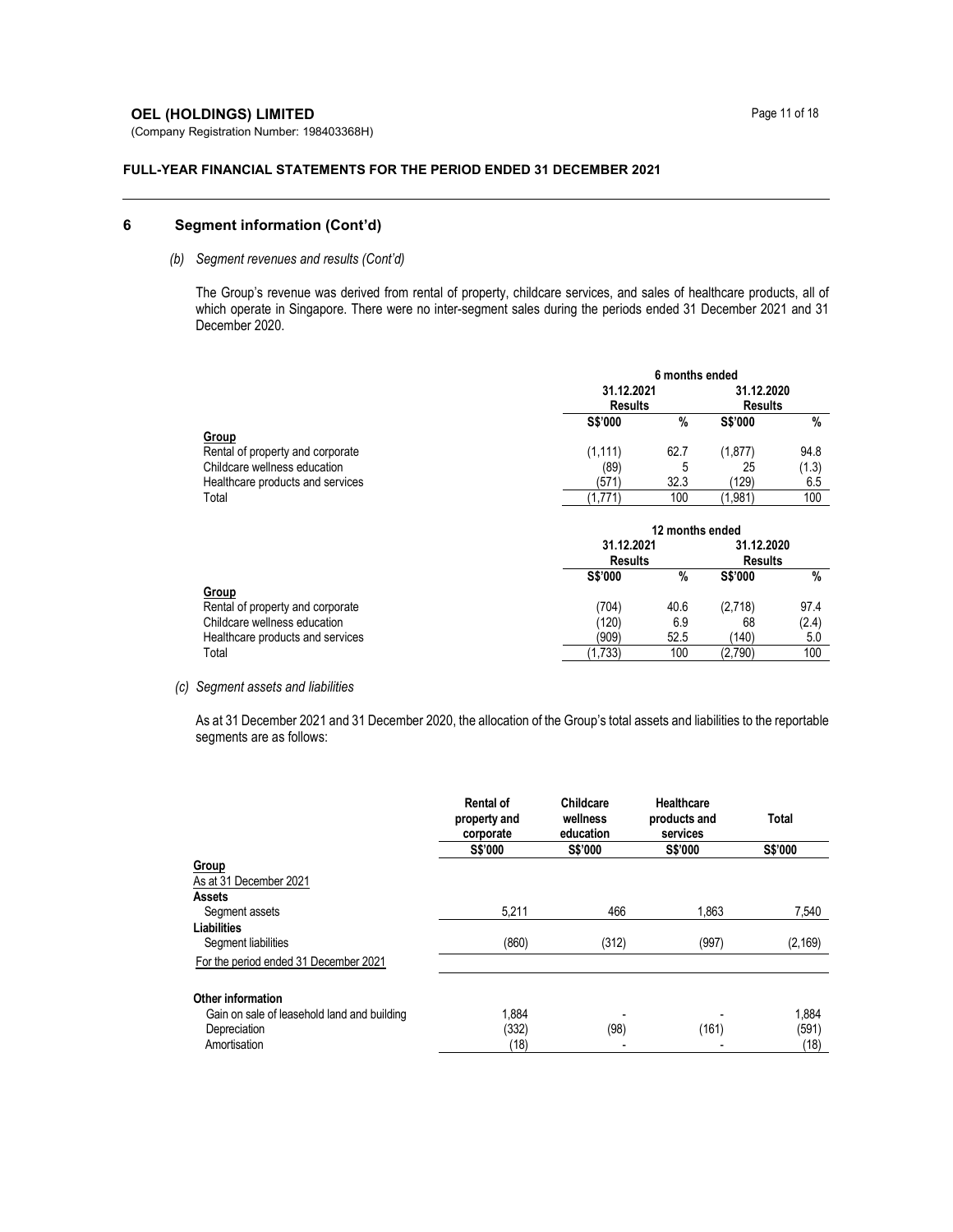# **OEL (HOLDINGS) LIMITED** Page 12 of 18

(Company Registration Number: 198403368H)

#### FULL-YEAR FINANCIAL STATEMENTS FOR THE PERIOD ENDED 31 DECEMBER 2021

|                                       | <b>Rental of</b><br>property and<br>corporate | Childcare<br>wellness<br>education | <b>Healthcare</b><br>products and<br>services | <b>Total</b> |
|---------------------------------------|-----------------------------------------------|------------------------------------|-----------------------------------------------|--------------|
|                                       | S\$'000                                       | S\$'000                            | S\$'000                                       | S\$'000      |
| <b>Group</b>                          |                                               |                                    |                                               |              |
| As at 31 December 2020                |                                               |                                    |                                               |              |
| Assets                                |                                               |                                    |                                               |              |
| Segment assets                        | 9,147                                         | 987                                | 155                                           | 10,289       |
| Liabilities                           |                                               |                                    |                                               |              |
| Segment liabilities                   | (2,729)                                       | (450)                              | (10)                                          | (3, 189)     |
| For the period ended 31 December 2020 |                                               |                                    |                                               |              |
| Other information                     |                                               |                                    |                                               |              |
| Depreciation                          | (397)                                         | (29)                               | -                                             | (426)        |

# 7 Categories of financial instruments

Financial instruments as at the reporting date are as follows:

|                                                   | Group                        |                       | Company                      |                       |
|---------------------------------------------------|------------------------------|-----------------------|------------------------------|-----------------------|
|                                                   | 31.12.2021<br><b>S\$'000</b> | 31.12.2020<br>S\$'000 | 31.12.2021<br><b>S\$'000</b> | 31.12.2020<br>S\$'000 |
| <b>Financial assets</b><br>At amortised cost      |                              |                       |                              |                       |
| Trade and other receivables                       | 1.007                        | 757                   | 1,979                        | 1,151                 |
| Cash and bank balances                            | 3,667                        | 619                   | 3,628                        | 402                   |
|                                                   | 4.674                        | 1.342                 | 5,607                        | 1,553                 |
| <b>Financial liabilities</b><br>At amortised cost |                              |                       |                              |                       |
| Lease liabilities                                 | 1.542                        | 781                   | 403                          | 429                   |
| Trade and other payables                          | 305                          | 1,678                 | 207                          | 1,571                 |
|                                                   | 1,847                        | 2.459                 | 610                          | 2.000                 |

# 8 Taxation

The Group calculates the period income tax (credit)/expense using the tax rate that would be applicable to the expected total annual earnings/(losses). The major components of income tax (credit)/expense in the half-year financial statements for the periods ended 31 December 2021 and 31 December 2020 are as follows:

|                                                                                                                              |                              | Group<br>6 months ended      |  |
|------------------------------------------------------------------------------------------------------------------------------|------------------------------|------------------------------|--|
|                                                                                                                              | 31.12.2021<br><b>S\$'000</b> | 31.12.2020<br><b>S\$'000</b> |  |
| Current income tax expense<br>Deferred tax (income)/expense relating to origination and reversal of<br>temporary differences | -<br>(2)                     |                              |  |
| Tax credit                                                                                                                   | (2                           |                              |  |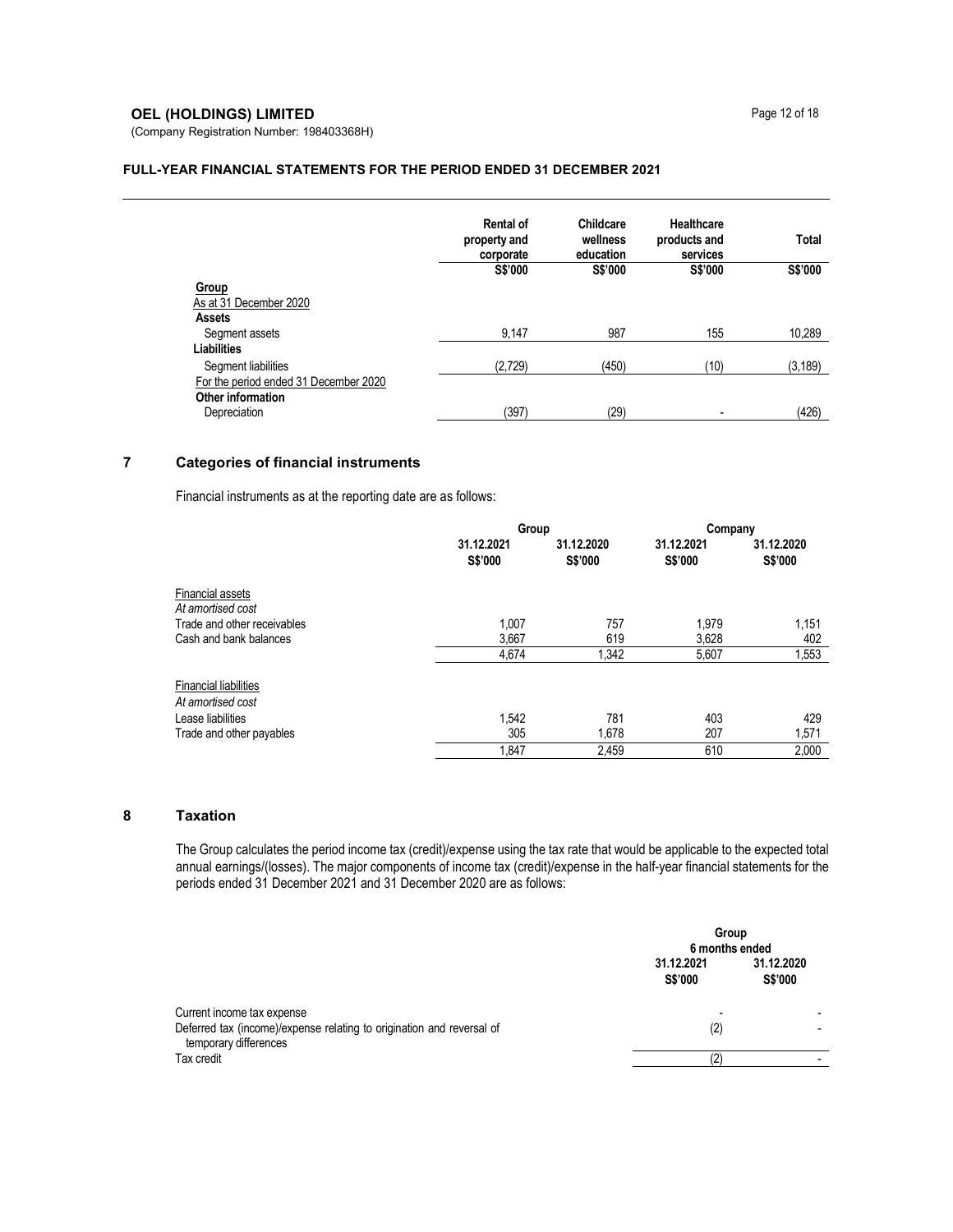## **OEL (HOLDINGS) LIMITED** Page 13 of 18

(Company Registration Number: 198403368H)

#### FULL-YEAR FINANCIAL STATEMENTS FOR THE PERIOD ENDED 31 DECEMBER 2021

|                                                                                                                              |                              | Group<br>12 months ended |  |
|------------------------------------------------------------------------------------------------------------------------------|------------------------------|--------------------------|--|
|                                                                                                                              | 31.12.2021<br><b>S\$'000</b> | 31.12.2020<br>S\$'000    |  |
| Current income tax expense<br>Deferred tax (income)/expense relating to origination and reversal of<br>temporary differences | -<br>(4)                     |                          |  |
| Tax credit                                                                                                                   | 4                            |                          |  |

#### 9 Whether the figures have been audited or reviewed and in accordance with which auditing standard or practice.

These figures have not been audited or reviewed by the auditors.

# 10 Where the figures have been audited or reviewed, the auditors' report (including any modifications or emphasis of a matter).

Not applicable. These figures have not been audited or reviewed by the auditors.

- 10(a) If the latest financial statements are subject to an adverse opinion, qualified opinion or disclaimer of opinion, to include:
	- (a) Updates on the efforts taken to resolve each outstanding audit issue
	- (b) Confirmation from the Board that the impact of all outstanding audit issues on the financial statements have been adequately disclosed.

This is not required for any audit issue that is a material uncertainty relating to going concern.

Not applicable. The Group and the Company have received an unmodified audit opinion in the recent audited financial statement.

#### 11 Whether the same accounting policies and methods of computation as in the issuer's most recently audited annual financial statements have been applied.

The Group and the Company have applied the same accounting policies and methods of computation in the financial statements for the current reporting period which are consistent with those described in the audited financial statements for the financial year ended 31 December 2020, except for those as disclosed under paragraph 12.

# 12 If there are any changes in the accounting policies and methods of computation, including any required by an accounting standard, what has changed, as well as the reasons for, and the effect of, the change.

In the current financial period, the Group and the Company has adopted all the applicable new/revised SFRS(I)s which became effective during the year. There is no material impact on the Group's financial statements upon the adoption of these SFRS(I)s.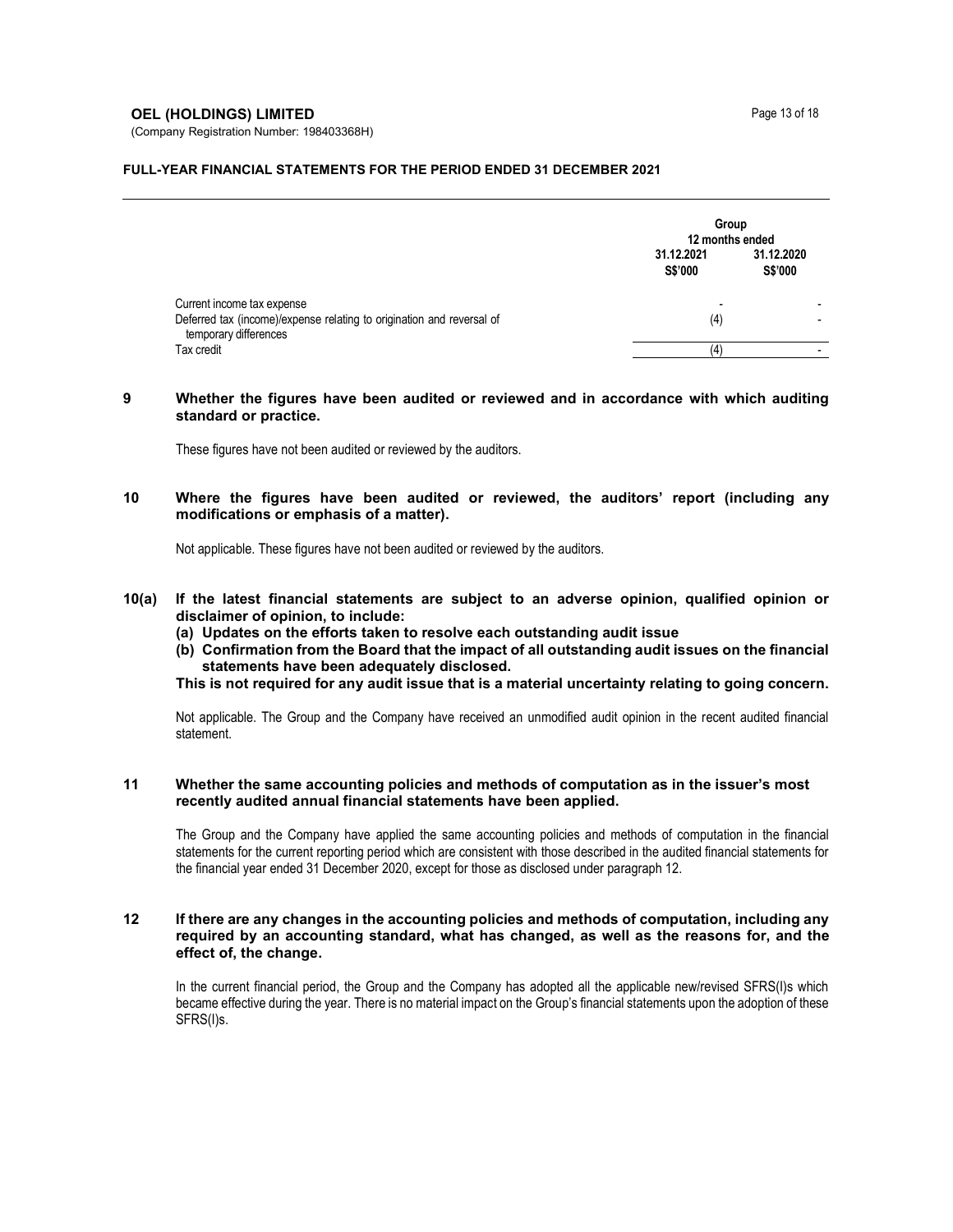## **OEL (HOLDINGS) LIMITED** Page 14 of 18

(Company Registration Number: 198403368H)

#### FULL-YEAR FINANCIAL STATEMENTS FOR THE PERIOD ENDED 31 DECEMBER 2021

## 13 Earnings per ordinary share of the group for the current financial period reported on and the corresponding period of the immediately preceding financial period, after deducting any provision for preference dividends.

|                                                                                                                   | Group                 |                       |  |
|-------------------------------------------------------------------------------------------------------------------|-----------------------|-----------------------|--|
| Earnings Per Share (EPS) based on net profit attributable to shareholders of the<br>Group                         | 31.12.2021            | 31.12.2020            |  |
| Profit/(Loss) per ordinary share of the group, after deducting any provision for<br>preference dividends (cents): |                       |                       |  |
| Based on weighted average number of ordinary shares on issue<br>(a)<br>- Weighted average number of shares        | (0.18)<br>933,802,074 | (0.36)<br>769.718.266 |  |
| (b) On a fully diluted basis<br>- Weighted average number of shares                                               | (0.18)<br>933,802,074 | (0.36)<br>769,718,266 |  |

## 14 Net asset value (for the issuer and group) per ordinary share based on issued share capital of the issuer at the end of the:

- (a) current financial period reported on; and
- (b) immediately preceding financial year.

|                                                                                            | Group               |                     | Company             |                     |
|--------------------------------------------------------------------------------------------|---------------------|---------------------|---------------------|---------------------|
|                                                                                            | As at<br>31.12.2021 | As at<br>31.12.2020 | As at<br>31.12.2021 | As at<br>31.12.2020 |
| Net asset value per ordinary share based on issued<br>share capital at the end of (cents): | 0.57                | 0.77                | 0.57                | 0.77                |

- 15 A review of the performance of the group, to the extent necessary for a reasonable understanding of the group's business. It must include a discussion of the following:
	- (a) any significant factors that affected the turnover, costs, and earnings of the group for the current financial period reported on, including (where applicable) seasonal or cyclical factors; and
	- (b) any material factors that affected the cash flow, working capital, assets or liabilities of the group during the current financial period reported on.

# REVIEW OF TURNOVER, COSTS AND EARNINGS Revenue

The Group's revenue has decreased by S\$0.36 million (-53.29%) from S\$0.68 million for the financial year ended 31 December 2020 ("FY2020") to S\$0.32 million for financial year ended 31 December 2021 ("FY2021"). The decrease was primarily due to the disposal of the leasehold building in February 2021, which in turn resulted in the decrease of rental income generated from the leasehold building.

# Other operating income

Other operating income has increased by S\$2.15 million (672.81%) from S\$0.32 million in FY2020 to S\$2.47 million in FY2021. The increase was mainly due to the gain on sale of leasehold land and building amounting to S\$1.88 million.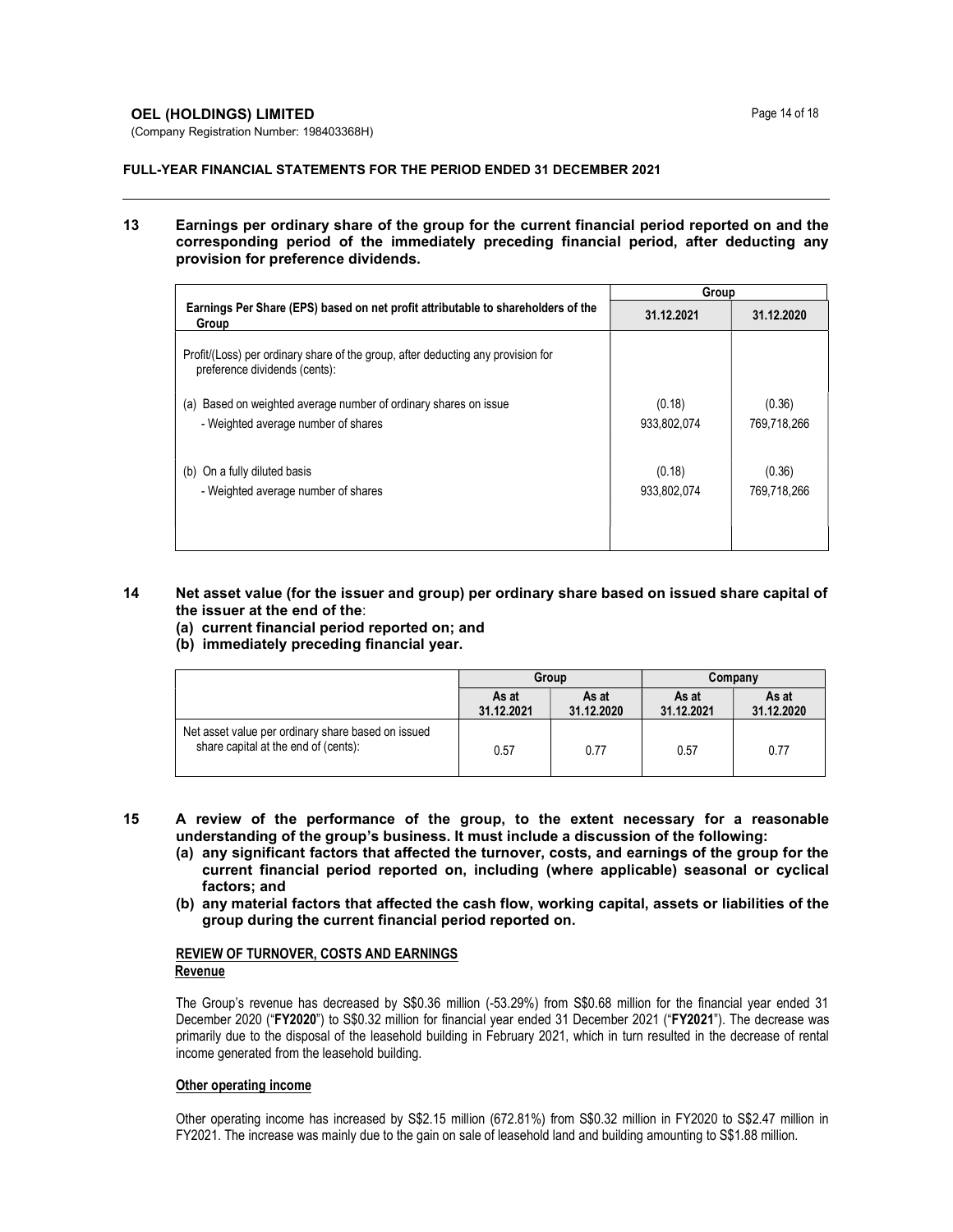## **OEL (HOLDINGS) LIMITED** Page 15 of 18

(Company Registration Number: 198403368H)

### FULL-YEAR FINANCIAL STATEMENTS FOR THE PERIOD ENDED 31 DECEMBER 2021

#### Selling and distribution expenses

Selling and distribution expenses increased by S\$1.24 million (4,769.23%) from S\$0.02 million in FY2020 to approximately S\$1.27 million in FY2021 as a result from the expansion of the new healthcare business in FY2021. Such increase in selling and distribution expenses mainly comprises (i) the increase of employees' salaries of S\$1.18 million, (ii) the increase of employees of products registration of S\$0.06 million.

#### Administrative expenses

Administrative expenses increased by S\$0.61 million (24.35%) from S\$2.5 million in FY2020 to S\$3.11 million in FY2021. The increase was mainly due to (i) an increase of S\$0.13 million in professional and legal fees incurred for business expansion, (ii) an increase of S\$0.3 million in depreciation, and (iii) increase in approximately S\$0.1 million for the directors' fees comprises an increase of S\$0.05 million in directors' fees for FY2021 and under-provision of S\$0.05 million of directors' fees in FY2020.

### Other operating expenses

Other operating expenses decreased by approximately S\$1.14 million (-97.01%) from S\$1.17 million in FY2020 to approximately S\$0.03 million in FY2021. This is because no depreciation charge being incurred for the Aljunied Building in FY2021 following the reclassification to "Asset held for sale" in corresponding period of immediate preceding year which is in accordance with the requirement under SFRS(I) 5 Non-current Assets Held for Sale and Discontinued Operation and the subsequent disposal of the building during the year. The depreciation for existing property, plant and equipment are classified under "Administrative expenses" which is consistent with the classification in the corresponding period.

#### Finance costs

Finance costs of the Group has decreased by S\$0.02 million (-24.24%) from S\$0.1 million in FY2020 to S\$0.08 million in FY2021. The decrease was mainly because the loans from bank borrowings, former directors and controlling shareholder of which yielding interest have all been fully settled prior to the beginning of current financial period. As such, the finance costs incurred during the current financial period mainly pertains to the interest on lease liabilities.

#### Profit/(Loss) for the financial period (attributable to equity holders of the Company)

As a result of the above, the Group reported a loss attributable to equity holders of the Company of S\$1.73 million in FY2021 as compared to a loss of S\$2.79 million in FY2020. There was a loss of S\$0.04 million attributable to non-controlling interests in FY2021.

# REVIEW OF WORKING CAPITAL, ASSETS AND LIABILITIES Current assets

Current assets decreased by S\$3.84 million from S\$8.84 million as of 31 December 2020 ("FY2020") to approximately S\$4.99 million as of 31 December 2021("FY2021"), accounting for 43% of the total assets. The decrease was mainly due to a decrease in assets held for sales of S\$7.45 million, offset by an increase in cash and cash equivalents by S\$3.05 million, an increase in trade and other receivables of S\$0.25 million, and an increase in inventory of S\$0.31 million.

# Non-current assets

Non-current assets increased by S\$1.1 million from S\$1.45 million in FY2020 to S\$2.55 million in FY2021. The increase was mainly due to an increase of S\$0.33 million of property, plant and equipment and S\$0.77 million of right-of-use assets, mainly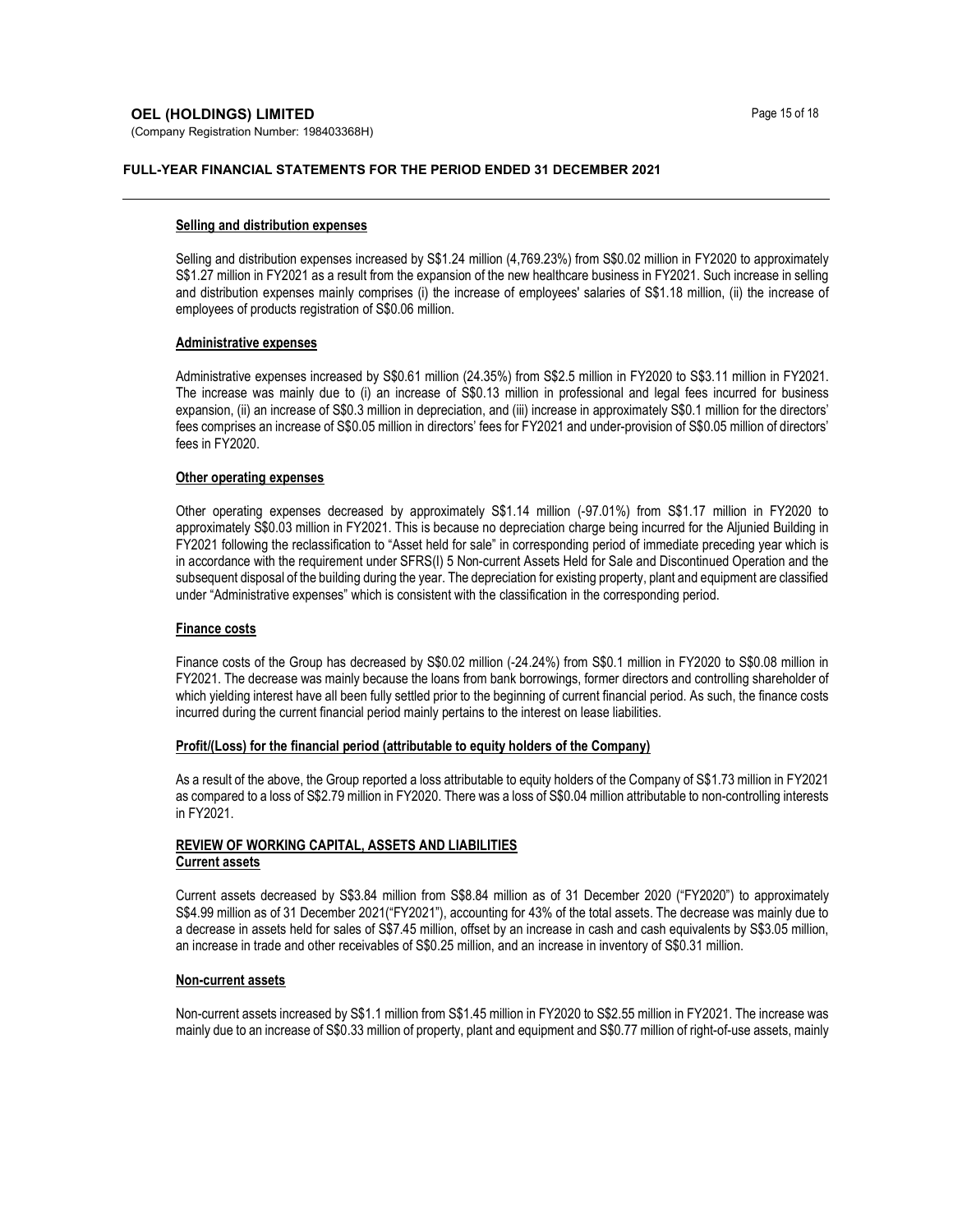# **OEL (HOLDINGS) LIMITED** Page 16 of 18

(Company Registration Number: 198403368H)

## FULL-YEAR FINANCIAL STATEMENTS FOR THE PERIOD ENDED 31 DECEMBER 2021

due to the acquisition of new plant and equipment and the right-of-use assets recognised for the lease of the new office for new healthcare business by one of the subsidiary offset by depreciation charges.

## Non-current liabilities

Non-current liabilities decreased by approximately S\$0.09 million from S\$0.79 million in FY2020 to S\$0.7 million in FY2021. The decrease was mainly due to a decrease in lease liabilities of S\$0.11 million attributable to the repayments made during the year offset by the lease liabilities recognised for the lease of the new office by one of the subsidiaries.

# Current liabilities

Current liabilities decreased by S\$0.9 million from S\$2.4 million in FY2020 to approximately S\$1.5 million in FY2021. The decrease was mainly due to the settlement of S\$1.37 million in trade and other payables and the decrease in provision for other liabilities of approximately S\$0.43 million offset by the increase in lease liabilities of S\$0.87 million.

## REVIEW OF CASH FLOW STATEMENT Net cash used in operating activities

In FY2021, the Group recorded a net cash outflow for operating activities of S\$5.37 million. The net operating cash outflow was mainly due to operating losses before working capital changes of S\$2.93 million and adjusted for working capital outflow of S\$2.36 million. Working capital outflow is mainly due to (i) settlement of trade and other payables of approximate S\$1.81 million; (ii) addition of inventories of inventories of S\$0.3 million; (iii) increase of S\$0.25 million in trade and other receivables which was mainly derived from the deposit made for the leasing of Commonwealth's office; and (iv) payment of other administrative and operating expenses.

# Net cash generated from/(used in) investing activities

Net cash generated from investing activities of S\$8.82 million during the period mainly arose from the proceeds from sale of leasehold land and building amounting to S\$9.5 million, offset by the outflows for the acquisition of property, plant and equipment of S\$0.68 million.

#### Net cash (used in)/generated from financing activities

Net cash used in financing activities of S\$0.4 million during the period in FY2021 mainly relates to the payment for principal portion of respective lease liabilities.

# 16 Where a forecast, or a prospect statement, has been previously disclosed to shareholders, any variance between it and the actual results.

Not applicable.

# 17 A commentary at the date of the announcement of the significant trends and competitive conditions of the industry in which the group operates and any known factors or events that may affect the group in the next reporting period and the next 12 months.

The COVID-19 outbreak and the associated lockdowns all over the world have resulted in an unprecedented global health and economic crisis, with varying knock-on effects on businesses and individuals. While the Company expects the challenges brought by the COVID-19 pandemic to continue, the Company intends to rise to meet such challenges with an emphasis being the safety and well-being of our staff. Meanwhile, the COVID-19 pandemic has also increased awareness and demand for the Group's healthcare related products.

The Group does not anticipate making significant changes to its business plans.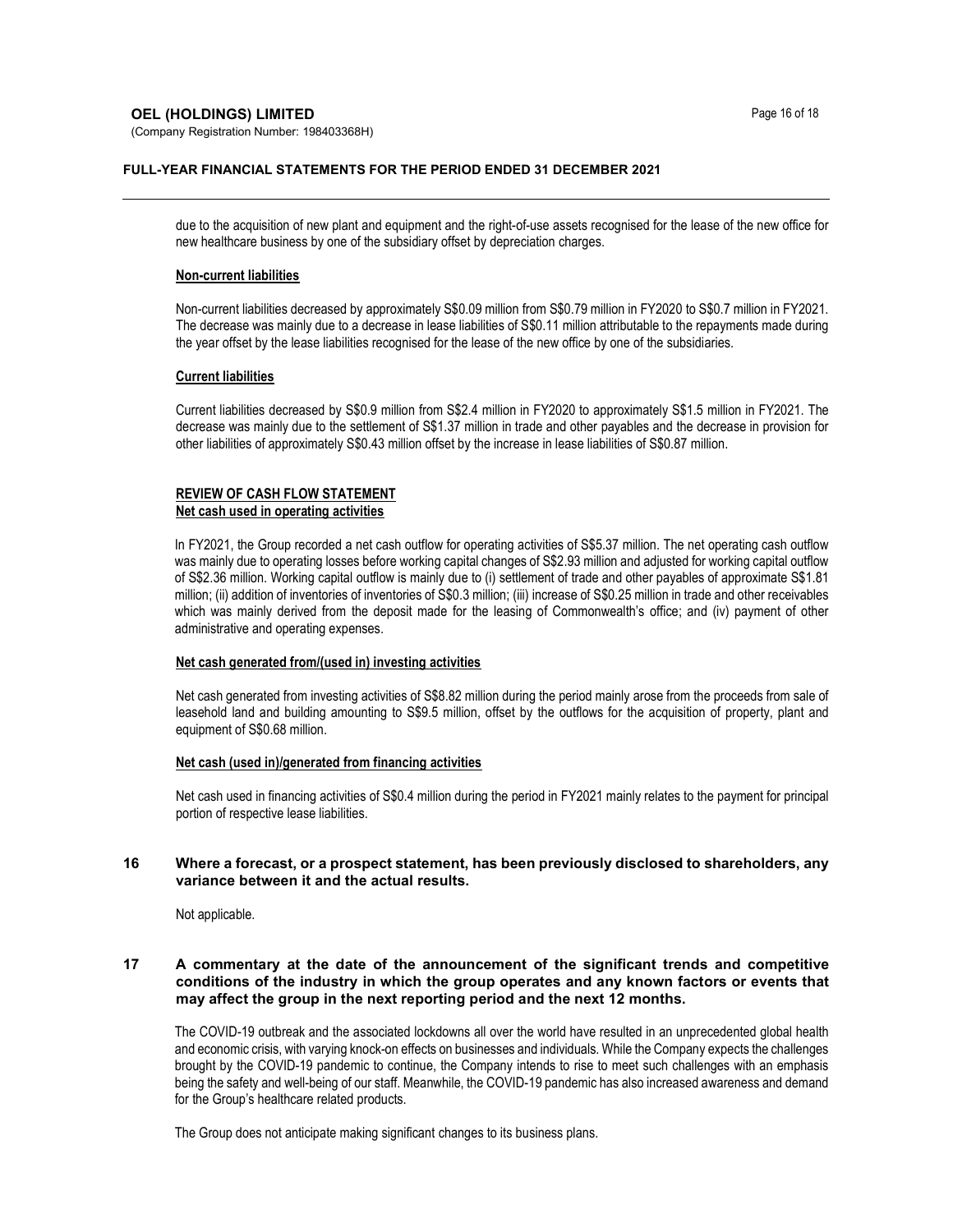# **OEL (HOLDINGS) LIMITED** Page 17 of 18

(Company Registration Number: 198403368H)

## FULL-YEAR FINANCIAL STATEMENTS FOR THE PERIOD ENDED 31 DECEMBER 2021

Please refer to the paragraphs below for the Company's update on its healthcare segment.

#### Healthcare Segment

AJJ has secured purchases orders of S\$2.69 million from regional sales and S\$0.07 million from Singapore hospitals in the last quarter of FY2021. The orders are expected to be completed by end of 2022.

The Group will continue to explore and evaluate strategic business opportunities, including but not limited to strategic investments, partnerships, or acquisitions that have potential to generate value for shareholders.

#### Amicable Settlement of Litigation

Pursuant to the recent announcement released on 29 July 2021, the Company has entered into an amicable settlement with the local law firm for all disputes as detailed in the FY2020's Annual Report. The settlement was on a full and final settlement basis and the local law firm has filed notices of discontinuance for the First Proceedings and the Second Proceedings after receipt of the settlement sum.

## 18 Dividend

## (a) Current Financial Period Reported On

Any dividend declared for the current financial period reported on?

None.

# (b) Corresponding Period of the Immediately Preceding Financial Year

Any dividend declared for the corresponding period of the immediately preceding financial year?

None.

#### (c) Whether the dividend is before tax, net of tax or tax exempt?

Not applicable.

#### (d) Date payable

Not applicable.

#### (e) Books closure date

Not applicable.

# 19 If no dividend has been declared/recommended, a statement to that effect.

No dividend has been declared or recommended for the year ended 31 December 2021 in view that the Group is focusing on expanding its business operation and developing at a rapid speed.

# 20 If the group has obtained a general mandate from shareholders for IPTs, the aggregate value of such transactions as required under  $Rule 920(1)(a)(ii)$ . If no IPT mandate has been obtained, a statement to that effect.

The Group does not have any general mandate from its shareholders for recurring interested person transactions.